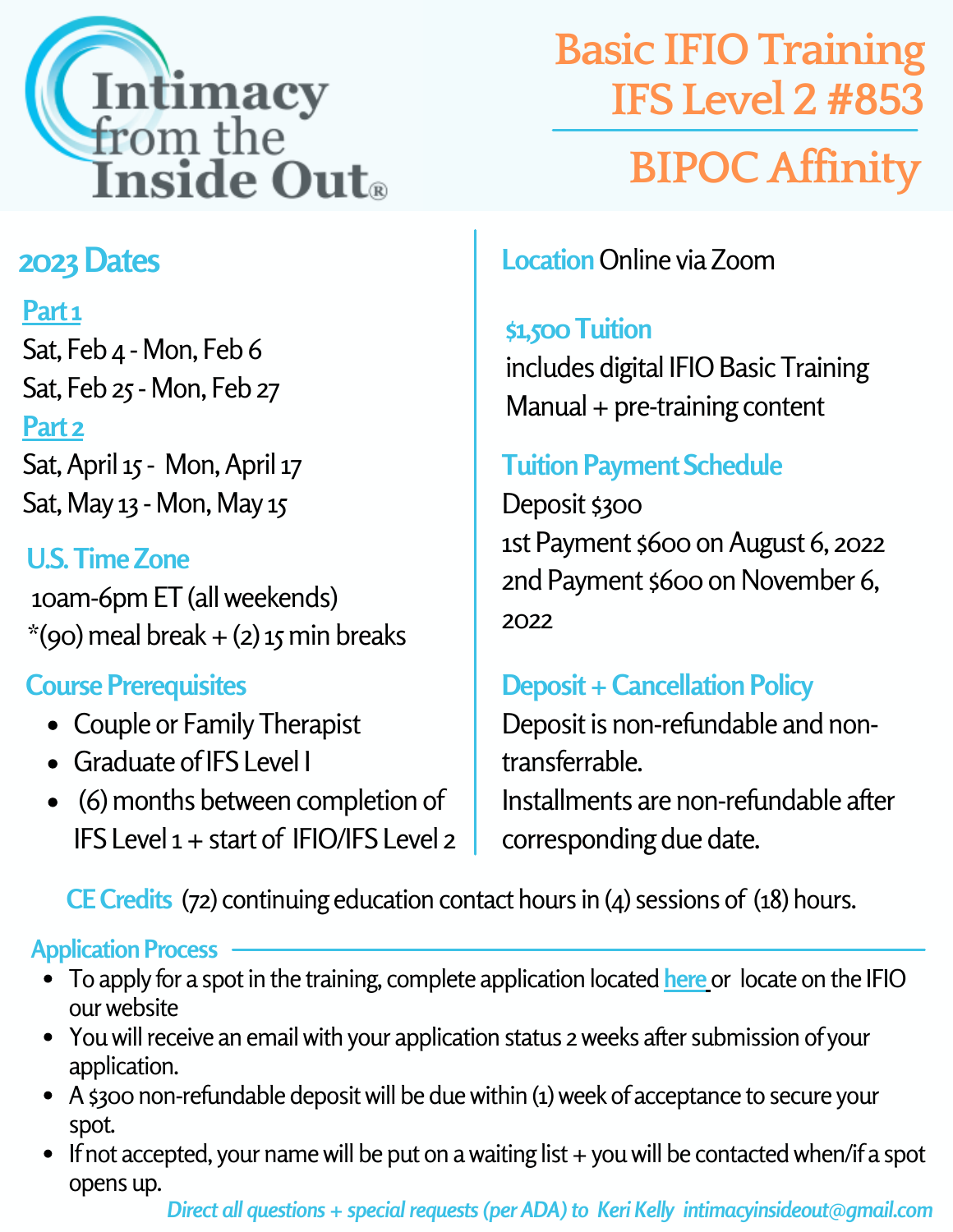

# **Basic IFIO Training IFS Level 2#853 BIPOCAffinity**

#### **Course Description**

The basic couples course is an experiential model of couples therapy that draws primarily from the Internal Family Systems (IFS) model of psychotherapy, but includes aspects of psychodynamic therapy, systems thinking, neuroscience and mindfulness practices.This model was born out of a desire to carry the concepts of IFS into a relational setting and to use the intimate relationship itself as a vehicle for growth and healing of the individual, as well as the couple. This 72-hour clinical training helps therapists enhance their knowledge and skills, facilitating relational work with couples and with individuals. Learn to work successfully with common difficulties in couples therapy. In this training, IFS therapists become skilled atworking with the extreme impulses of protective parts, facilitating interpersonal and intra-psychic work, and assisting couples to communicatewell and deepen heartfelt connection.

#### **Instructional Methodology**

Lecture, demonstration, audio/visual, experiential practice of techniques, large and small group discussion.

### **IFIO Co-Lead Trainers**



Toni Herbine-Blank MS, RN, C-SP (she/her) is a Senior trainer for The IFS Institute. Her expertise is the use of IFS with couples and is the sole developer of IFIO Basic and Advanced Trainings now offered nationally and internationally. She is an experienced group leader with a reputation for being compassionate, respectful and empowering. Toni has co-authored 2 books on IFS couple therapy: Intimacy from the Inside Out courage and compassion in couple therapy and the newIFS couple therapy manual, both available in the **IFSI** [bookstore](https://ifs-institute.com/store/author/33) and on [Amazon](https://www.amazon.com/Books-Toni-Herbine-Blank/s?rh=n%3A283155%2Cp_27%3AToni+Herbine-Blank).

**Kate Lingren, LCSW (she/her/hers) is a clinical social worker with nearly** 40years of experience in the field. She is aCertified IFS (Internal Family Systems) therapist and is a lead trainer on the faculty of Intimacy From the Inside Out (IFIO). Kate has served on the D/E/I Committee for IFSI since it's inception in 2016. She is also on the faculty of Boston College School of SocialWorkwhere she teaches IFS.